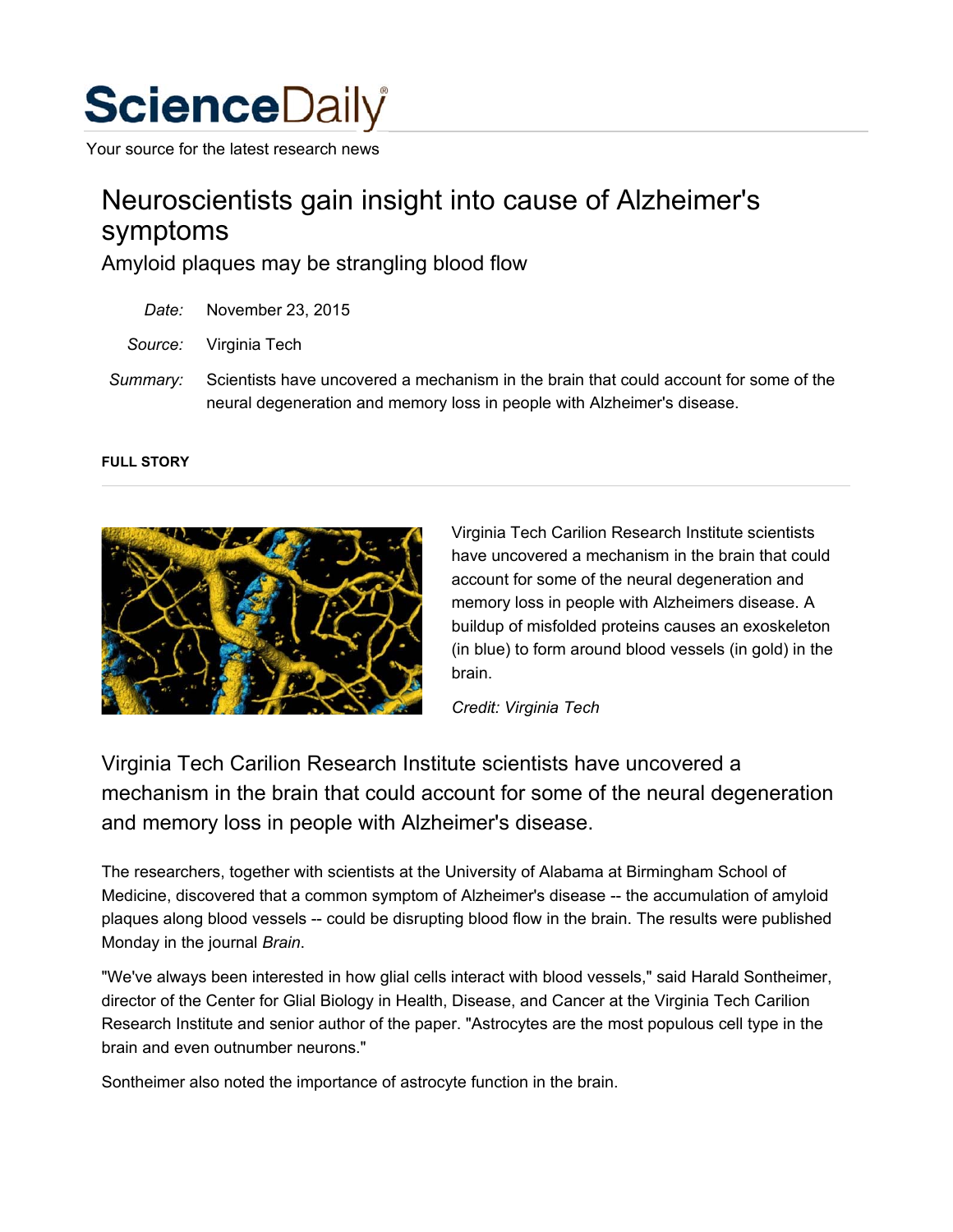"Astrocytes serve many support functions, such as shuttling nutrients from blood vessels to nerve cells or removing their waste products," said Sontheimer, who is also the I. D. Wilson Chair in Virginia Tech's College of Science. "They also control the diameter of blood vessels to assure proper nutrient and oxygen delivery to the brain and maintenance of the blood-brain barrier. In response to injury and disease, however, astrocytes become reactive and change many of their supportive properties."

Sontheimer's team discovered that the astrocytes' blood flow regulation is disrupted by plaques formed of misfolded amyloid protein around blood vessels. In a healthy brain, amyloid protein fragments are routinely broken down and eliminated.

The presence of amyloid proteins around blood vessels in the brain is a hallmark of Alzheimer's disease, yet it wasn't understood if the proteins did any harm. Now, Sontheimer's team has found that they do.

"We found that amyloid deposits separated astrocytes from the blood vessel wall," said Stefanie Robel, a research assistant professor at the Virginia Tech Carilion Research Institute and a coauthor of the paper. "We also found that these amyloid deposits form an exoskeleton around the blood vessels, a kind of cast that reduces the pliability of the vessels."

The exoskeleton is known as a vascular amyloid. Its inelasticity might result in lower blood flow, which could account for Alzheimer's symptoms, such as memory lapses, impaired decision-making, and personality changes.

"Vascular amyloid may be the culprit in Alzheimer's disease symptoms, especially considering that the amyloid exoskeleton might limit the supply of oxygen and glucose to the brain regions that need them most," Sontheimer said. "This could also explain the cognitive decline in people with Alzheimer's disease, as the disease is associated with reduced cerebral blood flow."

While the scientists don't fully understand the role of vascular amyloid in Alzheimer's disease, they now have a possible therapeutic target to study.

"It may be helpful to remove the deposits to allow for appropriate blood flow," Robel said. "The problem is we don't know. It might be harmful to remove vascular amyloid at late stages of the disease; maybe they're actually holding the vessels together."

The researchers' next step will be to examine blood vessels once the amyloid deposits are removed.

"Vascular amyloid is strangling the blood vessels," Sontheimer said. "By removing them, maybe we'll be able to restore blood flow regulation. Perhaps it'll turn out vascular amyloid is preventing further degeneration. Whatever the case, we'll certainly learn something new."

### **Story Source:**

Materials provided by **Virginia Tech**. *Note: Content may be edited for style and length.*

#### **Journal Reference**: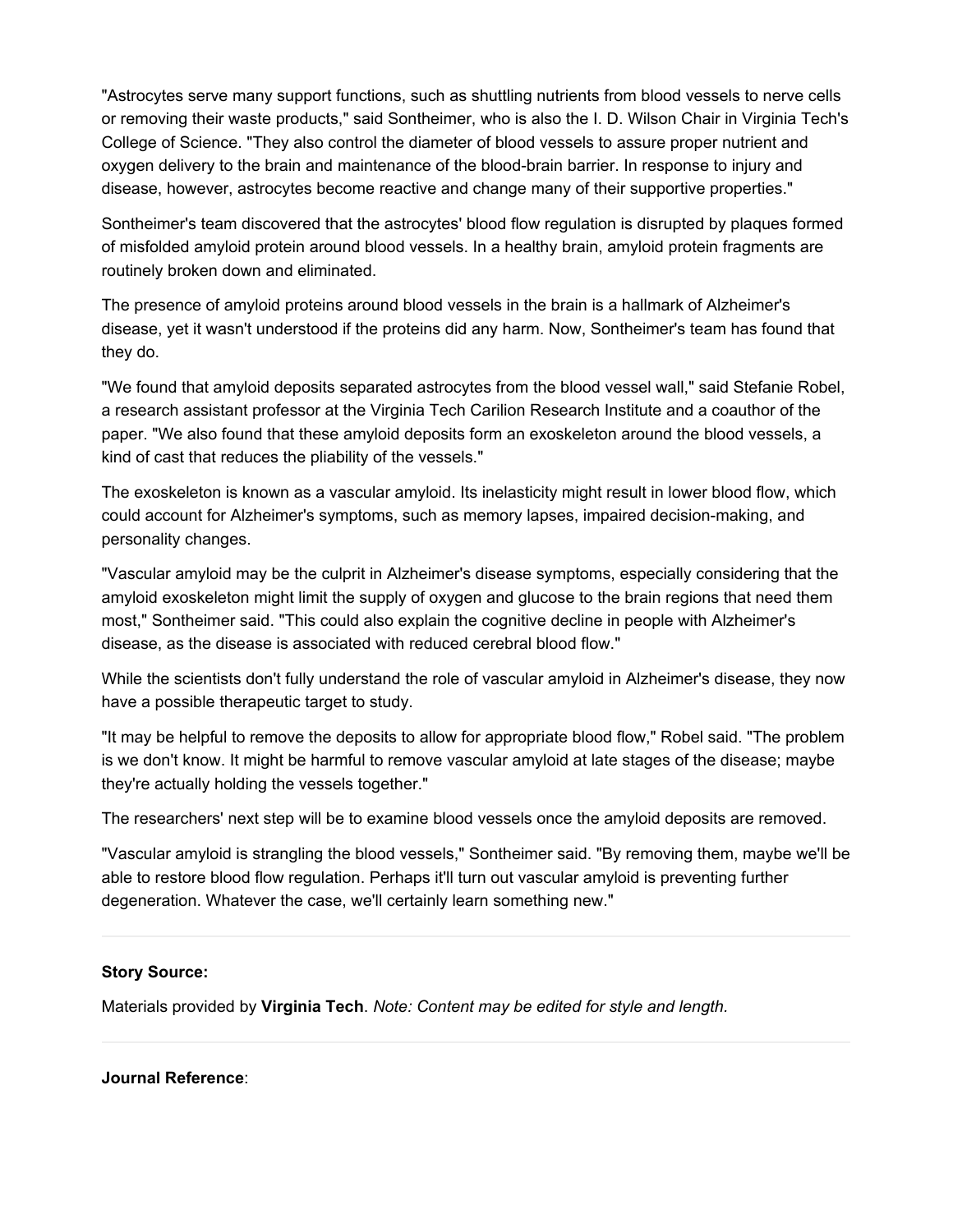1. Ian F. Kimbrough, Stefanie Robel, Erik D. Roberson, Harald Sontheimer. **Vascular amyloidosis impairs the gliovascular unit in a mouse model of Alzheimer's disease**. *Brain*, 2015; 138 (12): 3716 DOI: 10.1093/brain/awv327

| <b>Cite This Page:</b> | <b>MLA</b> | <b>APA</b> | Chicago |
|------------------------|------------|------------|---------|
|------------------------|------------|------------|---------|

Virginia Tech. "Neuroscientists gain insight into cause of Alzheimer's symptoms: Amyloid plaques may be strangling blood flow." ScienceDaily. ScienceDaily, 23 November 2015. <www.sciencedaily.com/releases/2015/11/151123201933.htm>.

## **Recommended Articles**

Brain tumor cells move, damage tissue; research points to possible therapy University of Alabama at Birmingham, ScienceDaily, 2014

High blood sugar makes Alzheimer's plaque more toxic to the brain Tulane University, ScienceDaily, 2013

Virginia Tech Carilion Research Institute scientists gain insight in cause of Alzheimer's symptoms MDLinx

New Prion Disease Damages Brain Arteries Catharine Paddock PhD, Medical News Today, 2010